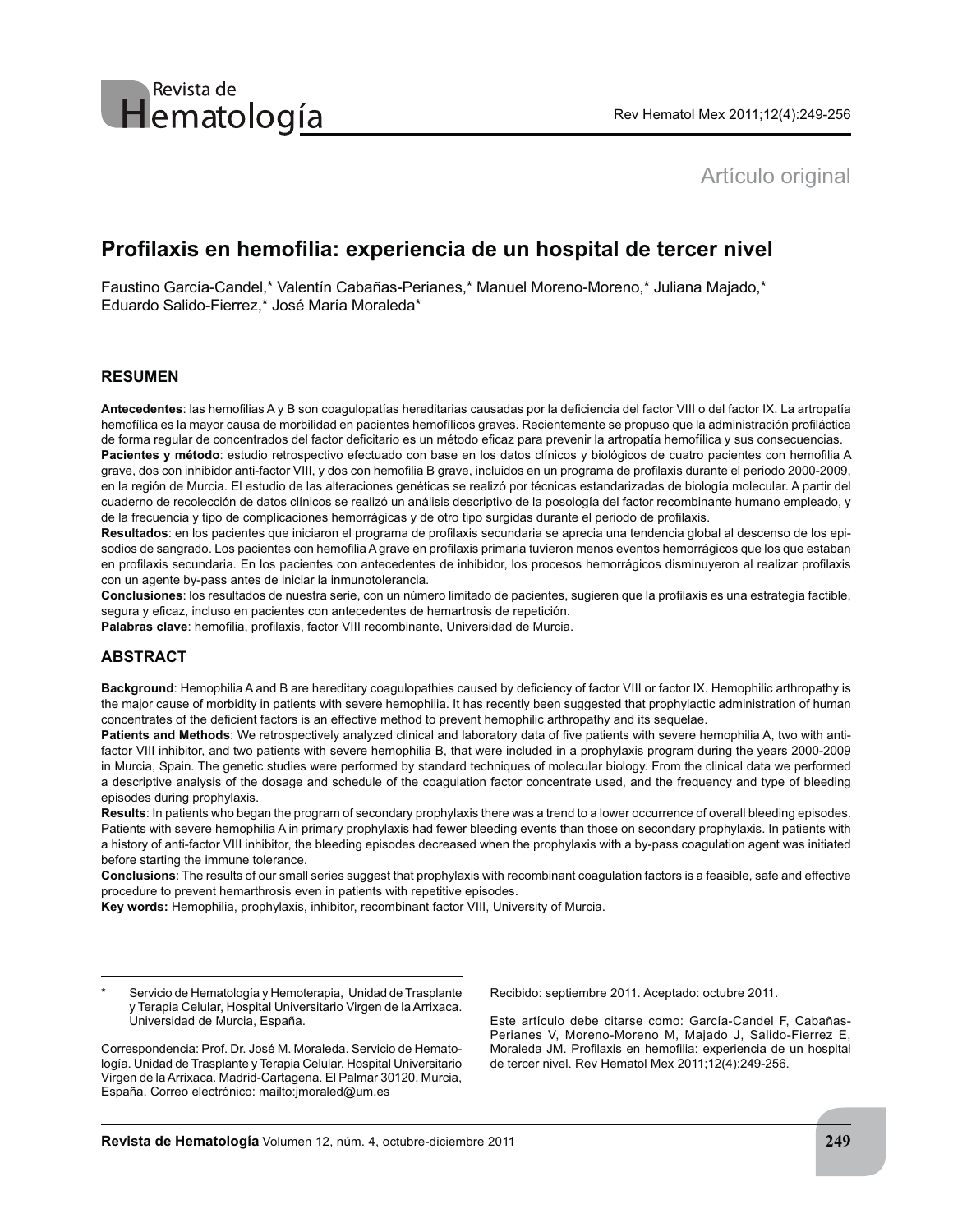a hemofilia A y B son coagulopatías hereditarias recesivas ligadas al cromosoma X causadas por la deficiencia o ausencia del factor VIII (FVIII) o IX (FIX), respectivamente.<sup>1</sup> Dependiendo de la concentración de actividad coagulante del FVIII o FIX, la hemofilia puede clasificarse como grave  $($  <  $1\%$ de la actividad normal del factor), moderada  $(1-4\%)$  o leve (5-25%).<sup>2</sup> La artropatía hemofílica, producida por sangrados repetidos articulares, es la mayor causa de morbilidad en pacientes hemofílicos. Las hemartrosis pueden llegar a aparecer con una frecuencia de 20-30 veces al año en las formas graves.<sup>3</sup> Otros tipos de sangrado que pueden afectar la vida del paciente, como las hemorragias intracraneales, son las formas graves.<sup>4</sup> El tratamiento de la hemofilia severa se basa en la infusión intravenosa de concentrados del factor deficitario.<sup>1</sup> La estrategia terapéutica puede orientarse hacia dos líneas de actuación: *a*) el tratamiento a demanda, en el que el concentrado de factor se infunde sólo cuando aparece un episodio hemorrágico y, b) el tratamiento profiláctico, en el que se administra el concentrado de factor de forma regular para prevenir los episodios hemorrágicos y sus consecuencias (sobre todo la aparición de hemartrosis).<sup>5</sup> El inicio de la profilaxis en el manejo habitual de los hemofílicos graves ha supuesto una importante mejoría de la artropatía hemofílica y de la calidad de vida de los pacientes con hemofilia A y B graves. En comparación con el tratamiento a demanda, el profiláctico reduce el número de sangrados y puede prevenir la artropatía hemofílica.<sup>6</sup> Sin embargo, existen diferentes esquemas de profilaxis y persiste el debate sobre la edad de comienzo y la dosis a administrar.<sup>7</sup> Otros aspectos controvertidos son los efectos secundarios derivados del catéter venoso central y el alto costo y esfuerzo en caso de profilaxis de larga duración. La satisfacción del paciente y su familia con la modalidad de tratamiento es un determinante importante para el adecuado apego al mismo.<sup>7,8</sup>

El objetivo de este estudio es describir los resultados conseguidos con la terapia profiláctica en pacientes hemofílicos de la región de Murcia en la última década, insistiendo en los eventos hemorrágicos, el apego al tratamiento y las complicaciones derivadas del mismo. En el estudio se realizó, además, la caracterización de las mutaciones genéticas de los pacientes.

## **PACIENTES Y MÉTODO**

Estudio retrospectivo efectuado con base en los datos clínicos y biológicos de cuatro pacientes con hemofilia A grave: dos con inhibidor anti-factor VIII y dos con hemofilia B grave, incluidos en un programa de profilaxis durante el periodo 2000-2009, en la región de Murcia. La región de Murcia tiene 1,446,109 habitantes, 3% del total de España; existe una población de 23 pacientes con hemofilia A grave (HAG) y siete pacientes con hemofilia B grave (HBG). Este estudio se realizó en los siete pacientes con hemofilia grave incluidos en el programa de profilaxis entre los años 2000 a 2009. La recolección de datos fue retrospectiva a partir de las historias clínicas de los pacientes, cuyas características generales se resumen en el Cuadro 1. La edad media fue de 11 años (límites 4 y 16 años). Cinco pacientes padecían hemofilia A grave y dos hemofilia B grave. El episodio hemorrágico diagnóstico en los pacientes con hemofilia A grave fue una hemartrosis en tres casos, un cefalohematoma, y una hemorragia subaracnoidea, respectivamente, mientras que en el grupo de hemofilia B grave un paciente tuvo un hemangioendotelioma, y otro hemartrosis de tobillo. Dos pacientes con hemofilia A grave presentaron inhibidor de alta respuesta al FVIII ( $> 5$  unidades Bethesda (UB)/mL).

Las hemartrosis de repetición y las hemorragias del sistema nervioso central fueron las principales causas del inicio de la profilaxis. En los pacientes con inhibidor, la profilaxis se inició después de conseguir el borramiento del mismo  $(< 0.3$  UB/mL repetido en tres ocasiones, recuperación mayor de  $66\%$  y vida media de factor superior a seis horas), con inmunotolerancia.<sup>9</sup> Las articulaciones diana fueron la rodilla en dos pacientes y el tobillo en uno (Cuadro 1). El protocolo de profilaxis fue autorizado por el comité ético y de investigación clínica del Hospital Universitario Virgen de la Arrixaca de Murcia, y antes de aplicarse se obtuvo el consentimiento informado de los pacientes y sus representantes legales.

**Definiciones:** se utilizaron las recomendadas por la European Paediatric Network for Haemophilia Management.<sup>10</sup>

*Profilaxis primaria A:* tratamiento continuo regular iniciado después del primer sangrado articular y antes de los dos años de vida.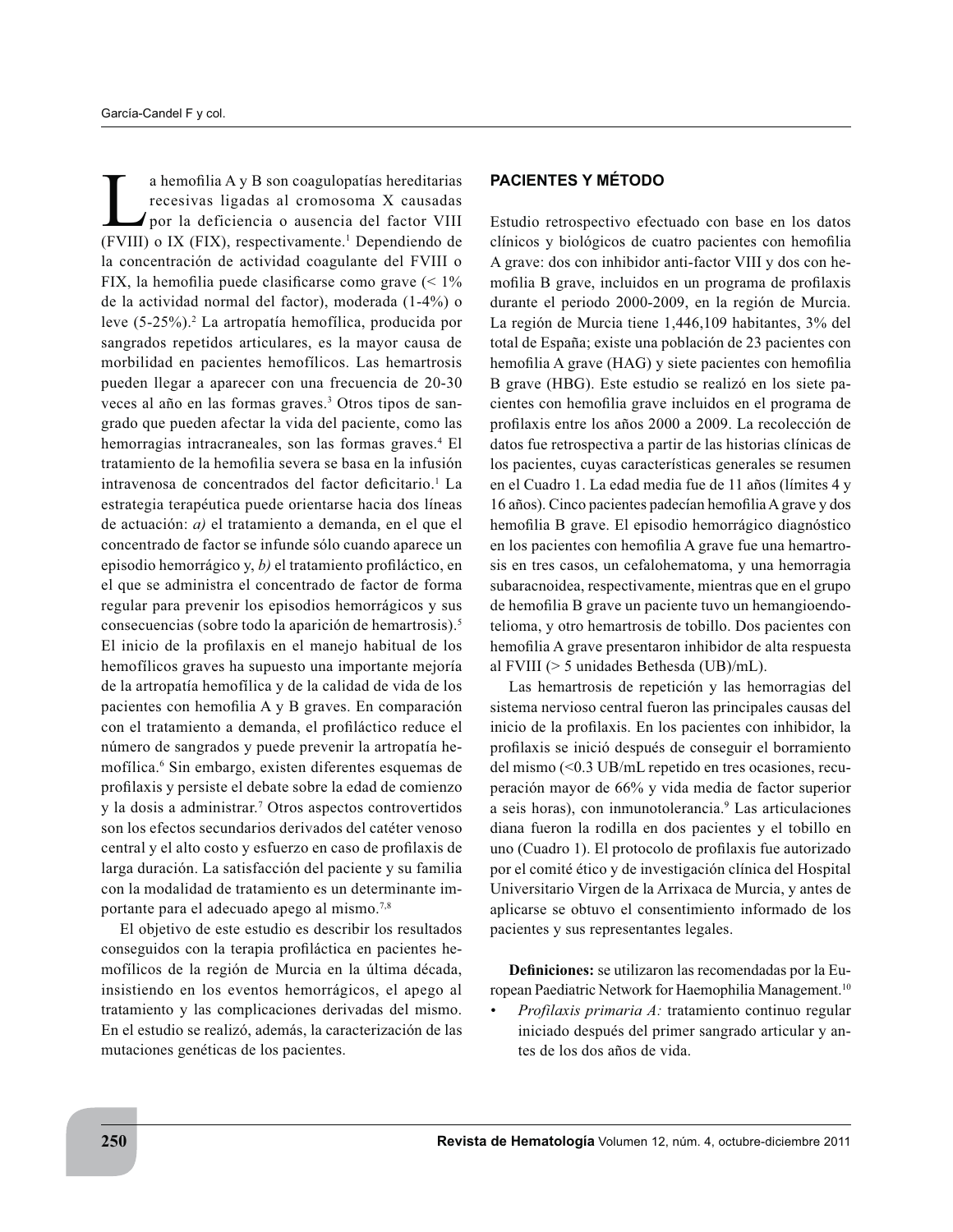| ID | Edad | Tipo de hemofilia | Episodio hemorrágico<br>al diagnóstico | Antecedente de<br>inhibidor | Motivo de profilaxis                  | Articulación diana*  |
|----|------|-------------------|----------------------------------------|-----------------------------|---------------------------------------|----------------------|
|    | 7    | <b>HAG</b>        | Cefalohematoma                         | No                          | Cefalohematoma                        | No                   |
| 2  | 11   | <b>HAG</b>        | Hemartrosis<br>rodilla izquierda       | No                          | Hemartrosis rodilla.<br>De repetición | Rodilla<br>izquierda |
| 3  | 16   | <b>HAG</b>        | Hemartrosis<br>rodilla izquierda       | No                          | Hemartrosis rodilla.<br>De repetición | Rodilla izquierda    |
| 4  | 4    | <b>HAG</b>        | Hemorragia<br>subaracnoidea            | Si<br>(alta respuesta)      | Tras borramiento del<br>inhibidor     | No                   |
| 5  | 5    | <b>HAG</b>        | Hemartrosis<br>cadera izquierda        | Si<br>(alta respuesta)      | Tras borramiento del<br>inhibidor     | No                   |
| 6  | 11   | <b>HBG</b>        | Hemangioendotelioma                    | No                          | Antes de los 2 años de<br>edad        | No                   |
|    | 13   | <b>HBG</b>        | Hemartrosis<br>tobillo izquierdo       | No                          | Hemartrosis tobillo.<br>De repetición | Tobillo izquierdo    |

**Cuadro 1**: Características de la población de pacientes

\* Al inicio de la profilaxis.

- *Profilaxis primaria B:* tratamiento continuo regular iniciado antes de los dos años de vida y sin sangrado articular previo.
- *Profilaxis secundaria A:* tratamiento continuo regular de larga duración iniciado después de dos o más sangrados articulares o a una edad mayor de dos años.
- *Profilaxis secundaria B:* tratamiento intermitente de corta duración por sangrados frecuentes.

## Esquemas de profilaxis<sup>8,11,12</sup>

- \* En hemofilia A grave: FVIII 25 UI/kg/IV tres días a la semana. En todos los pacientes se utilizaron preparados recombinantes. Las dosis se modificaron según la respuesta a 40 UI/kg/tres veces a la semana.
- \* En hemofilia B grave: FIX 25 UI/kg/IV dos días a la semana. La profilaxis se inició en los dos pacientes con preparados derivados plasmáticos. En ambos casos se cambió a un preparado recombinante durante la evolución de la profilaxis.

#### **Estudios de laboratorio**

Nuestro laboratorio es el de referencia regional para hemofilia y tiene la acreditación por parte de la Entidad Nacional de Acreditación (http://www.enac.es), el certificado de calidad ISO 15189 y sigue el programa de calidad de control externo de medición de nivel de FVIII coagulante según la Asociación Española de Hematología y Hemoterapia (AEHH).

Las concentraciones de FVIII y FIX se midieron según la técnica coagulométrica de "un paso" utilizando los coagulómetros ACL-TOP (IZASA S.A. España).<sup>13</sup> La determinación del título de inhibidor se realizó mediante la técnica de Bethesda modificada.<sup>14</sup> Para la identificación de la mutación genética etiológica se utilizaron técnicas estandarizadas de biología molecular. Así, para la detección de la inversión del intrón 22 se utilizó el método de Southern y PCR inversa.<sup>15</sup> Para la detección de la inversión del intrón 1 se recurrió a la técnica de PCR con cuatro cebadores.<sup>16</sup> La secuenciación del gen de factor VIII (F8) y FIX (F9) se realizó según la técnica descrita por David  $\vee$  Su grupo  $\vee$  Montejo  $\vee$  colaboradores, respectivamente, utilizando reactivos comerciales (Quiaquick (QUIAGEN) v secuenciador ABIPRISM 3100 Avant.<sup>17,18</sup> Las muestras se analizaron en ABI PRISM 3100 y 3130 (Gene Scan Software( (Perkin Elmer-Applied Biosystems) usando GENESCAN 3.7 (ABI).

## **RESULTADOS**

Las características clínicas de los pacientes y el espectro molecular de la enfermedad en el momento de iniciar la profilaxis se muestran en el Cuadro 2. Cinco pacientes padecían hemofilia A grave y dos hemofilia B grave. En el grupo de hemofilia A grave dos pacientes (hermanos) tenían la inversión del intrón 1 del gen del FVIII, mientras que los otros tres tenían la inversión del intrón 22 del gen del FVIII. La edad media de inicio de la profilaxis en este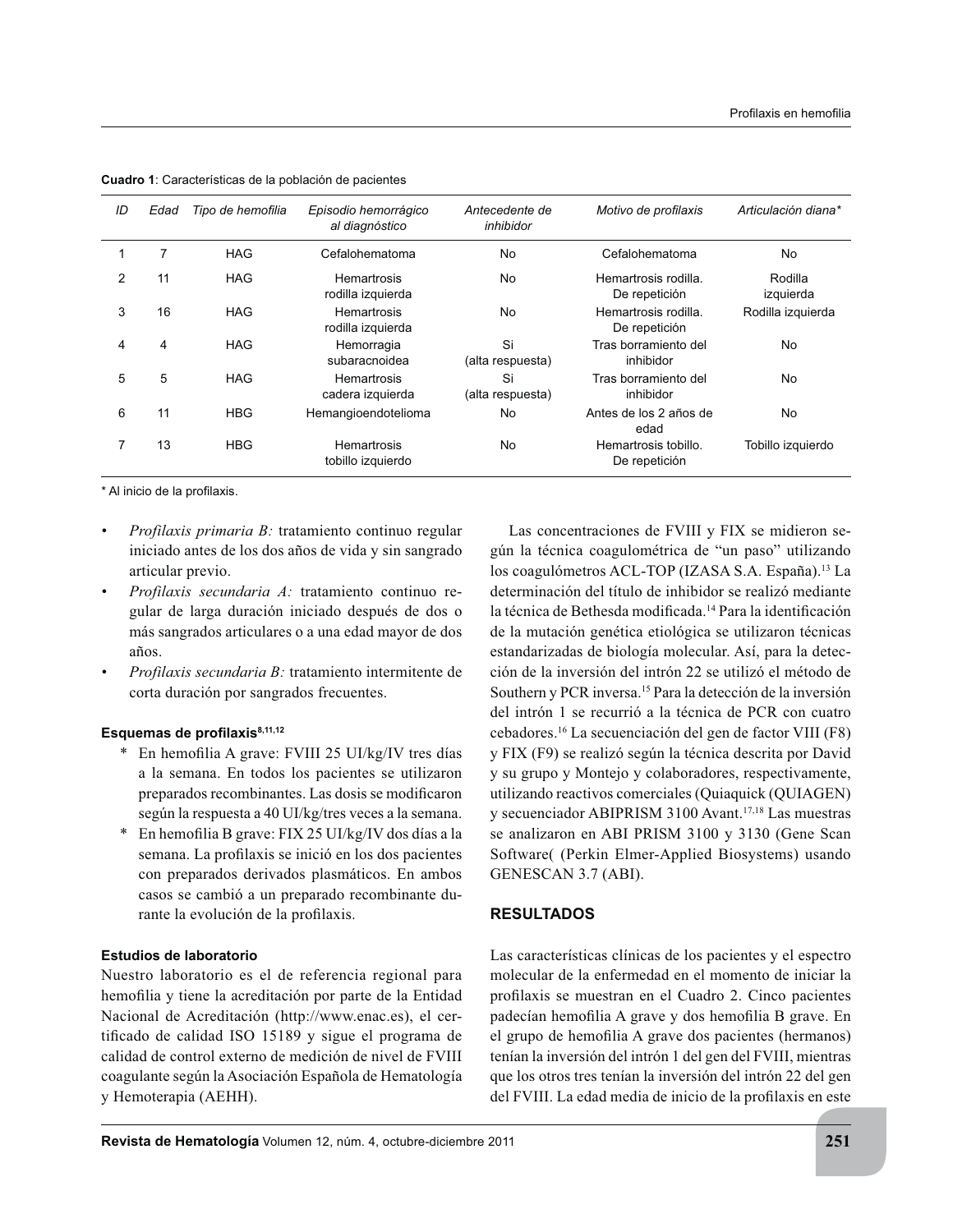| ID | Edad | Tipo de hemofilia | Alteración genética                             | Inhibidor de alta respuesta |
|----|------|-------------------|-------------------------------------------------|-----------------------------|
|    |      | <b>HAG</b>        | Inversión Intrón 1                              | No                          |
|    |      | <b>HAG</b>        | Inversión intrón 22                             | No                          |
| 3  | 16   | <b>HAG</b>        | Inversión intrón 1                              | No                          |
| 4  |      | <b>HAG</b>        | Inversión intrón 22                             | Si                          |
| 5  | 3    | <b>HAG</b>        | Inversión intrón 22                             | Si                          |
| 6  |      | <b>HBG</b>        | Sustitución missense en exón 8 3957 T>C (L279S) | No                          |
|    | 5    | <b>HBG</b>        | Sustitución splicing en intrón 1 (IVS1g+1a)     | No                          |

Cuadro 2. Características de la enfermedad al iniciar la profilaxis

grupo fue de cinco años (extremos 2-16 años). Los dos casos con antecedentes de inhibidor iniciaron la profilaxis a los tres años de edad. En el grupo de hemofilia B grave uno de los pacientes tenía una sustitución *missense* en el exón 8, con cambio de las bases timina por citosina a nivel del nucleótido 3957 del gen de FIX, que provocaba un cambio del aminoácido leucina por serina en el codón 279. El segundo tenía la sustitución en la región de *splicing* del exón 1 IVS1g+1a del gen del FIX. Ambas mutaciones estaban descritas en las bases internacionales como causantes de hemofilia B.

Los detalles del tratamiento profiláctico se exponen en el Cuadro 3. Cinco de los siete pacientes  $(71\%)$  iniciaron un programa de profilaxis secundaria A y dos de profilaxis primaria B. Cuatro pacientes (57%) se trataron con un catéter central tipo port-a-cath, y dos de ellos tuvieron infecciones causadas por *Enterobacter cloacae* y por *Pseudomonas aeruginosa,* respectivamente. No se observaron episodios de trombosis relacionada con el catéter. Todos los pacientes, excepto uno (86%), tuvieron buen apego al tratamiento.

### **Pacientes con inhibidor**

Enseguida de la exposición a varias dosis de concentrado de FVIII recombinante (rFVIII), dos de nuestros pacientes presentaron inhibidores de alta respuesta al FVIII (más de cinco unidades Bethesda por mL), y se trataron de forma profiláctica con factor VII activado recombinante (rFVIIa). Dado su particular interés, enseguida se describe brevemente su manejo.

Paciente número 4: hemofilia A grave que inicia con hemorragia subaracnoidea posterior a un traumatismo cráneo-encefálico, por eso requirió 30 dosis de rFVIII, después de éstas se detectó un título de inhibidor de 10 UB/mL. Ante la repetición de hematomas musculares se indicó el rFVIIa como tratamiento a demanda y, posteriormente, se inició la profilaxis primaria con rFVIIa (90) microgramos/kg/24horas) hasta el inicio de la inducción a inmunotolerancia (ITI). El periodo de profilaxis con rFVIIa duró cuatro meses y en total recibió 120 dosis.

*Paciente número 5:* hemofilia A grave que se inició con hemartrosis de cadera, requirió 17 dosis de rFVIII y enseguida de éstas desarrolló un inhibidor a un título de 25 UB/mL. Posteriormente, tuvo varios episodios de hematomas musculares y hemartrosis de tobillo, por lo que se inició profilaxis secundaria con rFVIIa a dosis de 90 microgramos por kilogramo en 24 horas hasta el inicio de la inducción a inmunotolerancia. La profilaxis con rFVIIa fue de tres meses con total de 90 dosis.

En ambos casos se consiguió una respuesta adecuada, sin aparición de nuevos eventos hemorrágicos hasta el inicio de la inducción a inmunotolerancia, momento en que suspendió la profilaxis con rFVIIa. La pauta de ITI se realizó con el mismo concentrado de factor recombinante que indujo la aparición del inhibidor, a dosis de 75 UI/ kg/24 horas.<sup>9</sup> Tras comprobar el borramiento del inhibidor, se inició el esquema de profilaxis secundaria A detallado en el Cuadro 3.

### Complicaciones hemorrágicas durante la profilaxis

Los datos de las complicaciones hemorrágicas acaecidas durante el tratamiento profiláctico y las modificaciones efectuadas en el mismo, se muestran en los Cuadros 4 y 5.

La mediana de seguimiento de toda la serie fue de 48 meses. Tres de los siete pacientes incluidos en el estudio  $(43\%$ , uno en profilaxis primaria y dos en secundaria, edad media 2.7 años) permanecieron libres de hemorragias durante todo el periodo de profilaxis. En el grupo de HAG, tres pacientes  $(60\%)$  tuvieron algún episodio de sangrado durante el tratamiento profiláctico (Cuadro 4). El paciente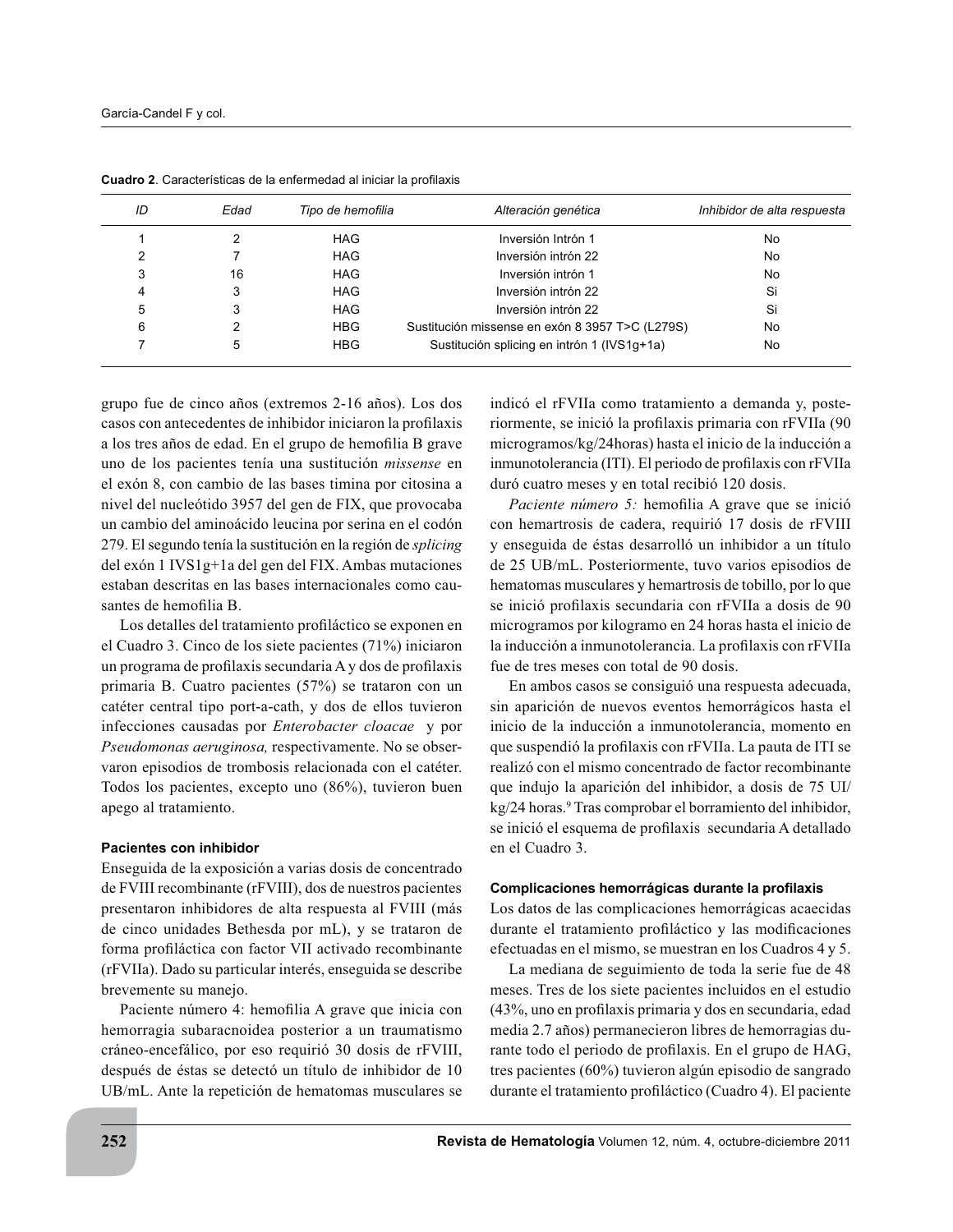| ID   | Tipo         | Esquema inicial (UI/kg) | Tipo de Factor | Edad de inicio | Port-a-cath | Infección | Apego al tratamiento |
|------|--------------|-------------------------|----------------|----------------|-------------|-----------|----------------------|
|      | Primaria B   | 25 (3 días/sem.)        | Recombinante   |                | Si          | Si        | Si                   |
|      | Secundaria A | 25 (3 días/sem.)        | Recombinante   |                | No          | No        | No                   |
|      | Secundaria A | 25 (3 días/sem.)        | Recombinante   | 16             | No          | No        | Si                   |
| 4*   | Secundaria A | 25 (3 días/sem.)        | Recombinante   | 3              | Si          | No        | Si                   |
| $5*$ | Secundaria A | 25 (3 días/sem.)        | Recombinante   |                | Si          | Si        | Si                   |
| 6    | Primaria B   | 25 (2 días/sem.)        | Plasmático     |                | Si          | No        | Si                   |
|      | Secundaria A | 25 (2 días/sem.)        | Plasmático     | 5              | No          | No        | Si                   |

Cuadro 3. Características de la profilaxis y sus complicaciones

\*Pacientes con inhibidor

Cuadro 4. Complicaciones hemorrágicas durante la profilaxis.

| ID     | Esquema<br>inicial     | Episodios<br>$H$ em. $*$ | Segundo<br>esquema     | Episodios<br>Hem.*                            | <b>Tercer</b><br>esquema | Episodios<br>Hem.* | Episodios Hem.*<br><b>Totales</b> |
|--------|------------------------|--------------------------|------------------------|-----------------------------------------------|--------------------------|--------------------|-----------------------------------|
|        | 25 (3 dias/<br>semana) | Hematoma<br>cervical     | 40 (3 dias/<br>semana) | Hematoma<br>subcutáneo<br>Hemartrosis rodilla | Sin cambios              | No.                | 3                                 |
| 2      | 25 (3 dias/<br>semana) | Hemartrosis<br>rodilla   | 40 (3 dias/<br>semana) | Hemartrosis rodilla                           | Sin cambios              | No                 | $\overline{2}$                    |
| 3      | 25 (3 dias/<br>semana) | Hemartrosis<br>rodilla   | Sin cambios            | Hemartrosis codo                              | Sin cambios              | No                 | 2                                 |
| $4***$ | 25 (3 dias/<br>semana) | No                       | Sin cambios            | No                                            | Sin cambios              | No                 | 0                                 |
| $5***$ | 25 (3 dias/<br>semana) | No                       | Sin cambios            | No                                            | Sin cambios              | No                 | 0                                 |
| 6      | 25 (2 dias/<br>semana) | No                       | Cambio a<br>(Rec).***  | No                                            | Sin cambios              | <b>No</b>          | 0                                 |
| 7      | 25 (2 dias/<br>semana) | Hemartrosis<br>tobillo   | 50 (2 dias/<br>semana) | Hematoma talón                                | Cambio a<br>$(Rec.)***$  | <b>No</b>          | 3                                 |

\* Episodios Hem: episodios hemorrágicos. \*\* Pacientes con inhibidor. \*\*\*Rec: cambio a factor recombinante.

1 tuvo un hematoma cervical a los 25 meses de iniciada la profilaxis. Los pacientes  $2 \text{ y } 3$  tuvieron un episodio de hemartrosis en la rodilla izquierda (articulación diana) a los 4 meses y 10 días, respectivamente, del comienzo de la profilaxis (Cuadro 5). En el grupo de HBG, el paciente 7 tuvo una hemartrosis de tobillo a los cuatro meses de iniciada la profilaxis secundaria, mientras que el paciente 6, en profilaxis primaria, no padeció ningún episodio hemorrágico. Como consecuencia de estos sangrados, en los pacientes 1 y 2 se incrementaron la dosis de rFVIII a 40 UI/kg/3 días en la semana, y el paciente 7 a 50 UI/kg/2 veces en la semana de concentrado de FIX plasmático. El paciente 3 continuó con el mismo régimen debido a la precocidad del episodio hemorrágico. El paciente 6 continuó igual pero con FIX recombinante. Como puede verse en el Cuadro 4, con el segundo esquema de dosificación

el paciente 1 del grupo de HAG tuvo dos episodios hemorrágicos, un hematoma en la cara anterior de la pierna izquierda y una hemartrosis en la rodilla izquierda, a los 6 y 14 meses, respectivamente. El paciente 2 presentó una nueva hemartrosis de rodilla (articulación diana) a los 10 meses del inicio de la nueva dosis. El paciente 3, que se había mantenido con el esquema inicial, tuvo una hemartrosis de codo 40 meses más tarde. En el grupo de HBG el paciente 7 presentó un hematoma en el talón a los 30 meses del cambio al segundo esquema. Ante estos nuevos episodios tan tardíos, no se realizó ningún cambio de dosificación, aunque el paciente 7 pasó a FIX recombinante (tercer esquema, Cuadro 4). En total se registraron nueve episodios hemorrágicos, tres extra-articulares y seis hemartrosis (Cuadro 5). De ellos, tres fueron en pacientes en profilaxis primaria, en los que tan sólo se registró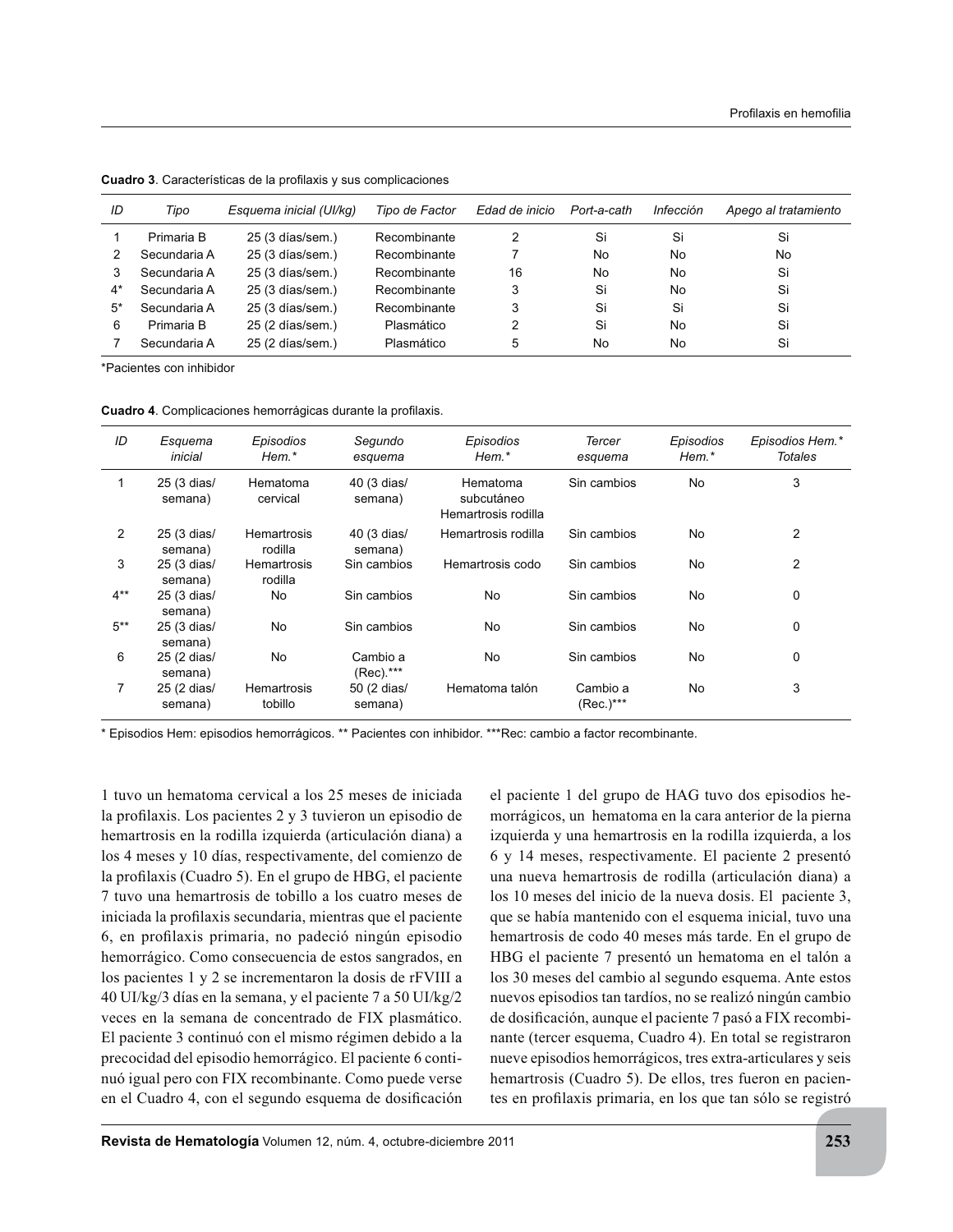| ID | Durante el primer<br>esquema |        | Tiempo sin<br>sangrado |              | Durante el segundo<br>esquema |       | Durante el tercer<br>esquema |        | Tiempo sin<br>sangrado* |
|----|------------------------------|--------|------------------------|--------------|-------------------------------|-------|------------------------------|--------|-------------------------|
|    | Extra-artic                  | Artic. | Meses                  | Extra-artic. | Artic.                        | Meses | Extra-artic.                 | Artic. | Meses                   |
|    |                              |        | 25                     |              |                               | 14    | 0                            |        | 8                       |
|    | O                            |        |                        |              |                               | 10    | 0                            |        | 24                      |
|    | 0                            |        | 10 días $**$           |              |                               | 40    | 0                            |        | 9                       |
|    | U                            |        |                        |              |                               |       |                              |        | 11                      |
|    |                              |        |                        |              |                               |       | 0                            |        | 20                      |
| 6  |                              |        |                        |              |                               |       | 0                            |        | 102                     |
|    |                              |        |                        |              |                               | 30    |                              |        | 51                      |

Cuadro 5. Evolución de los episodios hemorrágicos durante profilaxis.

\* Desde el ultimo sangrado hasta el cierre del estudio. \*\* Dada la precocidad del episodio, se decidió no cambiar el esquema de tratamiento.

una hemartrosis. En el Cuadro 5 también se expone la evolución temporal de los pacientes con episodios y se aprecia el aumento del tiempo libre de hemorragia a medida que se realiza la profilaxis, aunque hay que tener en cuenta que el tiempo sin sangrado desde el tercer esquema queda acotado por el final del periodo de seguimiento en diciembre de 2009.

Resulta particularmente destacable que los pacientes con antecedentes de inhibidor no tuvieran ningún episodio de sangrado después del borramiento e inicio de la profilaxis.

## **DISCUSIÓN**

La artropatía inducida por hemartrosis de repetición (hasta 20-30 veces al año) es la mayor causa de morbilidad y disminución de la calidad de vida de los pacientes con hemofilia grave.<sup>3</sup> El grupo de Malmö, en Suecia, fue uno de los precursores que propusieron una estrategia de terapia profiláctica con el factor deficitario, antes de la aparición del daño articular, como alternativa al tratamiento a demanda.<sup>19</sup> A finales del decenio de 1990 se publicaron trabajos con largo seguimiento que demostraron la seguridad y eficacia de la profilaxis, <sup>20,21</sup> aunque otros aspectos, como la edad de inicio o el tipo de factor y posología óptima, fueron motivo de debate.<sup>22,23,24</sup> En el año 2007 se publicó el primer estudio con asignación al azar que demostró que en pacientes con HAG el uso temprano de profilaxis con rFVIII a dosis de 25 UI/kg/2 días era significativamente superior al tratamiento a demanda, en la prevención del daño óseo y de cartílago;<sup>6</sup> ello favoreció el consenso acerca del uso de la profilaxis.<sup>8,25</sup>

Nuestro programa se inició en el año 2000 con el propósito de confirmar estos datos y estudiar la factibilidad de la profilaxis en nuestro medio. En consonancia con otros estudios, en nuestra serie de pacientes se observa un descenso de los episodios de sangrado tras iniciar la profilaxis con respecto al periodo previo a la misma, y ello fue particularmente notable en los pacientes en profilaxis 2A, y en los de menor edad.<sup>22,23</sup> Así, aunque sólo se produjo un episodio de hemartrosis en los dos pacientes en profilaxis primaria, sólo hubo dos hemartrosis en los cinco pacientes en profilaxis  $2A$  y todos se produjeron en los tres pacientes que tenían articulación diana. De manera similar al estudio de Schobess y su grupo no encontramos diferencias al comparar los eventos hemorrágicos totales entre los pacientes en profilaxis primaria o secundaria.<sup>26</sup>

Aunque nuestro estudio es de pocos pacientes, el apego al programa fue muy elevado y pudimos confirmar que el efecto positivo de la profilaxis es mayor conforme más temprano es su inicio después del primer episodio hemorrágico. De hecho, la edad media de inicio de los pacientes que no padecieron ningún sangrado fue de 2.7 años, mientras fue de 7.5 años en los que sí sangraron.<sup>22,23</sup> Con todo, en los pacientes con hemartrosis se observó aumento del tiempo transcurrido hasta el siguiente episodio de hemorragia articular al incrementar las dosis de factor, un efecto ampliamente descrito.<sup>11,22,24</sup> La tendencia al descenso en los sangrados en la articulación diana fue independiente del tipo de hemofilia y de profilaxis utilizada.

Nuestra serie incluye dos pacientes en los que se detectó la aparición de un inhibidor de alta respuesta. Ambos casos padecían una HAG con inversión del intrón 22, un factor de riesgo genético reconocido en el desarrollo de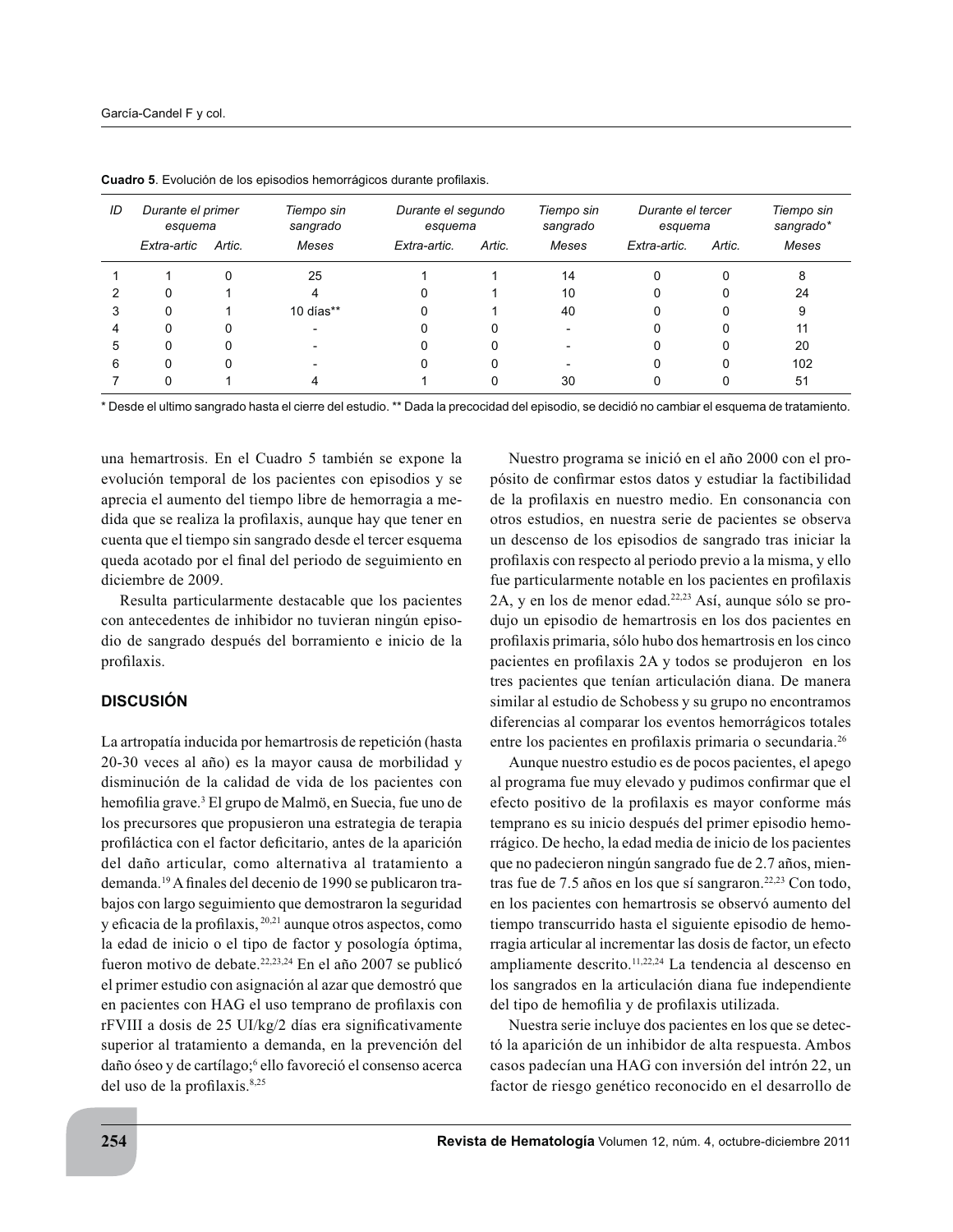inhibidores.<sup>27</sup> El abordaje de esta grave complicación es controvertido, pero en la mayoría de los casos el objetivo es el borramiento del inhibidor por medio de la inmunotolerancia.<sup>8,9</sup> El tratamiento de los episodios hemorrágicos viene determinado por el título de inhibidor, la severidad de la hemorragia y la respuesta anamnésica previa al factor. Los pacientes con título alto tienen mayor riesgo de padecer articulación diana y artropatía severa, por lo que se recomienda la profilaxis con agentes by-pass tipo FEIBA o rFVII, aunque existe aún poca experiencia y no se han publicado datos de la profilaxis primaria.<sup>28-32</sup> Nuestros dos pacientes se trataron con rFVII a dosis de 90 microgramos/kg, una estrategia que ha demostrado ser muy eficaz en la reducción de la frecuencia de sangrados con respecto al tratamiento convencional a demanda, y para evitar la respuesta anamnésica provocada por el FEIBA.<sup>28,29,30</sup> Con este esquema se evitó la aparición de hemorragias articulares hasta el inicio de la ITI, lo que tiene una repercusión favorable en la evolución.<sup>31,32</sup> De hecho, ninguno de los dos pacientes tuvo episodios hemorrágicos ni durante ni después de la ITI, si bien se había logrado borrar el inhibidor y éste permaneció indetectable en todo momento. Además, durante la profilaxis secundaria nuestros pacientes siempre mantuvieron una tasa de recuperación de FVIII  $>66\%$ .

El apego a la profilaxis de nuestros pacientes fue alta, pero la edad media en nuestra serie era de 11 años y es conocido que el apego disminuye progresivamente en la segunda década de la vida.<sup>32</sup> En cuatro pacientes se colocó un catéter central permanente, lo que facilitó el apego a la profilaxis, aunque en dos de ellos hubo que retirarlos por infecciones. $33$ 

En conclusión, nuestra experiencia preliminar sugiere que la profilaxis en pacientes con hemofilia grave es factible en nuestro medio, con un elevado índice de seguridad y eficacia, incluso en los pacientes con articulación diana o en quienes tienen antecedentes de inhibidor. No obstante, son necesarios más estudios para aclarar aspectos aún no resueltos de la terapia profiláctica, como la edad de inicio y duración de la misma, la posología óptima o la posibilidad de tratamiento individualizado según la respuesta clínica y farmacocinética del producto infundido. Asimismo, es necesario mejorar aspectos tan importantes como el manejo de los CVC y sus complicaciones y el apego al tratamiento de los pacientes.

#### Profilaxis en hemofilia

#### **REFERENCIAS**

- 1. García F, Batlle J. Enfermedades congénitas de la coagulación. En: Moraleda JM, ed. Pregrado de Hematología. Madrid: Luzán 5, 2011;575-586.
- 2. White GC, Rosendaal FR, Aledort LM, Lusher JM, Rothschild C, Ingerslev J. Definitions in haemophilia. Recommendation of the scientific subcommittee on factor VIII and factor IX of the scientific and standardization committee of the International Society on Thrombosis and Haemostasis. Thromb Haemost 2001;85(3):560.
- 3. Ahlberg A. Haemophilia in Sweden. VII. Incidence, treatment and prophylaxis of arthropathy and other musculo-skeletal manifestations of haemophilia A and B. Acta Orthop Scand 1965; Suppl 77:3-132.
- 4. Ljung RC. Intracranial haemorrhage in haemophilia A and B. Br J Haematol 2008;140:378-384.
- 5. Geraghty S, Dunkley T, Harrington C, Lindvall K, et al. Practice patterns in haemophilia A therapy: global progress towards optimal care. Haemophilia 2006;12(1):75-81.
- 6. Manco-Johnson MJ, Abshire TC, Shapiro AD, et al. Prophylaxis versus episodic treatment to prevent joint disease in boys with severe haemophilia. N Engl J Med 2007;357:535-544.
- 7. Blanchette VS, Manco-Johnson M, Santagostino E, Ljung R. Optimizing factor prophylaxis for the haemophilia population: where do we stand? Haemophilia 2004;10(Suppl4):97-104.
- 8. Ljung R. Prophylactic therapy in haemophilia. Blood Reviews 2009;23(6):267-274.
- 9. Dimichele DM. Immune tolerance: critical issues of factor dose, purity and treatment complications. Haemophilia 2006;12(Suppl 6):81-86.
- 10. Donadel-Claeyssens S. Current coordinated activities of the PEDNET (European Paediatric Network for Haemophilia Management). Haemophilia 2006;12(2):124-127.
- 11. Nilsson IM, Berntorp E, Löfqvist T, Pettersson H. Twenty five years' experience of prophylactic treatment in severe hemophilia A and B. J Intern Med 1992;232(1):25-32.
- 12. Berntorp E, Astermark J, Bjorkman S, et al. Consensus perspectives on prophylactic therapy for haemophilia: summary statement. Haemophilia 2003;9(Suppl 1):1-4.
- 13. Verbruggen B, Meijer P, Novákova I, Van Heerde W. Diagnosis of factor VIII deficiency. Haemophilia 2008;14(Suppl 3):76-82.
- 14. Verbruggen B, Novakova I, Wessels H, Boezeman J, et al. The Nijmegen modification of the Bethesda assay for factor VIII:C inhibitors: improved specificity and reliability. Thromb Haemost 1995;73(2):247-251.
- 15. Rossetti L, Radic CP, Larripa IB, De Brasi CD. Genotyping the hemophilia inversion hotspot by use of inverse PCR. Clin Chem 2005;51(7):1154-1158.
- 16. Tizzano EF, Cornet M, Baiget M. Inversion of intron 1 of the factor VIII gene for direct molecular diagnosis of haemophilia A. Haematologica 2003;88:118-120.
- 17. David D, Moreira I, Lalloz MRA, et al. Analysis of the essential sequences of the factor VIII gene in twelve haemophilia A patients by single-stranded conformation polymorphism. Blood Coagul Fibrinolysis 1994;5(2):257-264.
- 18. Montejo JM, Magallón M, Tizzano E, Solera J. Identification of twenty-one new mutations in the factor IX gene by SSCP analysis. Hum Mutat 1999;13(2):160-165.